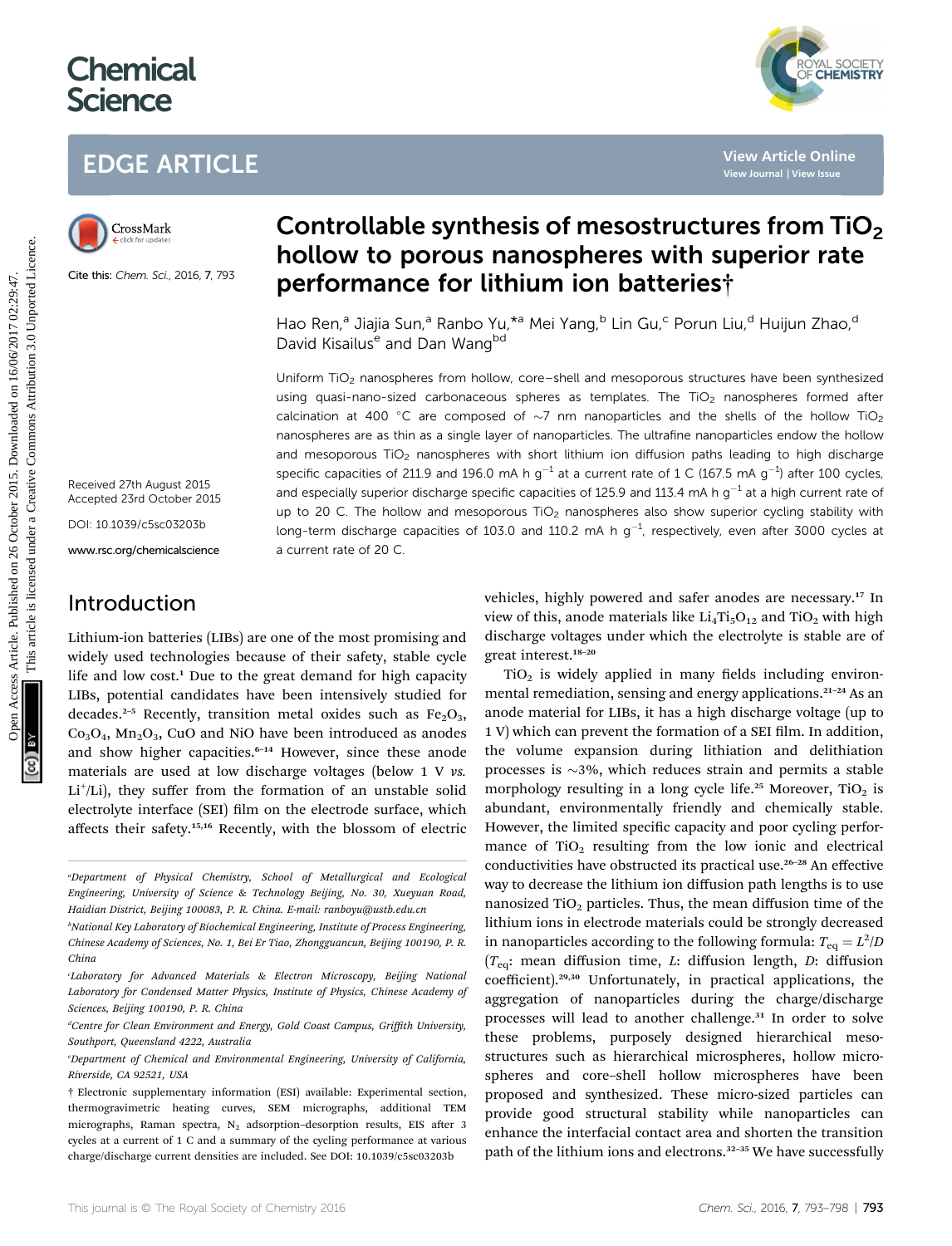designed and fabricated mesostructured multi-shelled  $Fe<sub>2</sub>O<sub>3</sub>$ and  $TiO<sub>2</sub>$  hollow spheres which can improve the specific capacity, and have demonstrated that thin shelled microspheres show a better performance compared to thick shelled spheres.<sup>7,36</sup> To our knowledge, no reports focus on very thin shelled hollow spheres. Moreover, the nanoparticles of the multi-shelled  $TiO<sub>2</sub>$  hollow microspheres are currently larger than 20 nm.<sup>36</sup> We anticipate that smaller sized nanoparticles are more favorable for shorter lithium ion diffusion times, thus leading to a better rate performance.

Herein we have successfully prepared  $TiO<sub>2</sub>$  hollow nanospheres (TiO<sub>2</sub>-HNSs) with much thinner shells composed of nanoparticles as small as about 7 nm using a quasi-nano-sized carbonaceous sphere template method. The shell of the  $TiO<sub>2</sub>$ -HNSs was found to be as thin as a single layer of nanoparticles. By tuning the precursor absorbance and calcination processes,  $TiO<sub>2</sub>$  mesoporous nanospheres  $(TIO<sub>2</sub>-PNSs)$  have also been fabricated. These kinds of nanospheres show superior performance, especially at high charge/discharge current rates. This results from their hollow and porous structures, which can provide easy charge transfer routes during lithiation and delithiation processes.

#### Results and discussion

In order to decrease the nanoparticle size in the  $TiO<sub>2</sub>$ -HNSs and  $TiO<sub>2</sub>$ -PNSs, the calcination temperature could be decreased.<sup>37,38</sup> However, the micro-sized carbonaceous microspheres with diameters of around  $3 \mu m$  synthesized using sucrose as a precursor could not be easily decomposed at such low temperatures after adsorbing the Ti source (Fig.  $S1\dagger$ ). Thus, much smaller quasi-nano-sized carbonaceous spheres (CNSs) with an average diameter of approximately 260 nm were synthesized via a hydrothermal process with glucose instead of sucrose as the precursor,<sup>39,40</sup> which easily decompose at 400 °C (Fig. S1 and S2†). Based on previous work,<sup>36,40</sup> a 3 M TiCl<sub>4</sub> aqueous solution was used as the precursor since smaller sized Ti-coordinated cations can be formed and they are more easily adsorbed by the negatively charged carbonaceous spheres. By systematically controlling the adsorption time of the Ti source and controlling the calcination process to regulate the



Fig. 1 Schematic diagram of the controllable synthesis for each product. (a) TiO<sub>2</sub>-HNS; (b) TiO<sub>2</sub>-core–shell; (c) TiO<sub>2</sub>-PNS; (d) TiO<sub>2</sub>-PNS-LS; (e)  $TiO<sub>2</sub>$ -HNS-500 and (f)  $TiO<sub>2</sub>$ -PNS-500.

combustion kinetics and diffusion dynamics (see Fig. 1 and Table S1†), we are able to tune the mesostructures of the resulting products. Essentially, after leaving the CNSs in a 3 M  $TiCl<sub>4</sub>$  aqueous solution for 6 h, the as-soaked CNSs were calcined at 400 °C for 4 h at a heating rate of 10 °C min<sup>-1</sup> to remove the CNS templates. During the CNS removal process, the Ti source radially diffuses from the outside to the inside of the CNSs until they coalesce to form a shell. In fact, controlling the time for the precursor adsorption onto and within the CNSs significantly affected the resulting structures. In the CNSs soaked for 6 h,  $TiO<sub>2</sub>$ -HNSs were formed (Fig. 1a and 2a), which is ascribed to the scarce but opportune adsorbance of the Ti precursor. However, at reduced times (i.e., 4 h) nearly-collapsed hollow nanospheres (Fig. S3a†) formed due to a reduced adsorbance, which was confirmed by thermogravimetric (TG) analysis (Fig. S1†). In contrast, increasing the soaking time to 12 h in a 3 M TiCl<sub>4</sub> aqueous solution increased the adsorbance of  $TiCl<sub>4</sub>$  onto and within the CNSs (Fig. S1†). Under these conditions, following calcination treatment at 400  $^{\circ}$ C for 4 h at a heating rate of 10  $^{\circ}$ C min<sup>-1</sup>, the excess Ti source remaining after forming a shell would promote the formation of a core inside the shell during the decomposition of the as-soaked CNSs, yielding  $TiO<sub>2</sub>$  core–shell nanospheres (Fig. 1b and S3b†). If the calcination heating rate of the CNSs soaked for 12 h was decreased to 1  $^{\circ}$ C min<sup>-1</sup>, the decomposition rate of the CNSs was reduced and the Ti source would slowly shrink and aggregate continuously with the CNS templates until  $TiO<sub>2</sub>$ -PNSs were eventually formed (Fig. 1c and 2b). It's reasonable that the CNSs soaked for 6 h could lead to porous nanospheres with loosely aggregated nanoparticles ( $TiO<sub>2</sub>$ -PNS-LS) since the adsorbance of the Ti source was reduced (Fig. 1d, S1, S3c and S3d†). Moreover, Openical Science<br>
Openical Solution Access Article. Published on 26 October 2015. The article is licensed on 2015. The article is licensed on 2015. The article is licensed on 2015. The article is licensed on 2017 02:29:57



Fig. 2 TEM micrographs of (a)  $TiO<sub>2</sub>-HNSs$  and (b)  $TiO<sub>2</sub>-PNSs$ . (c) Spherical aberration corrected TEM micrograph of the TiO<sub>2</sub>-HNS shell, and (d) XRD patterns of  $TiO<sub>2</sub>$ -HNSs and  $TiO<sub>2</sub>$ -PNSs.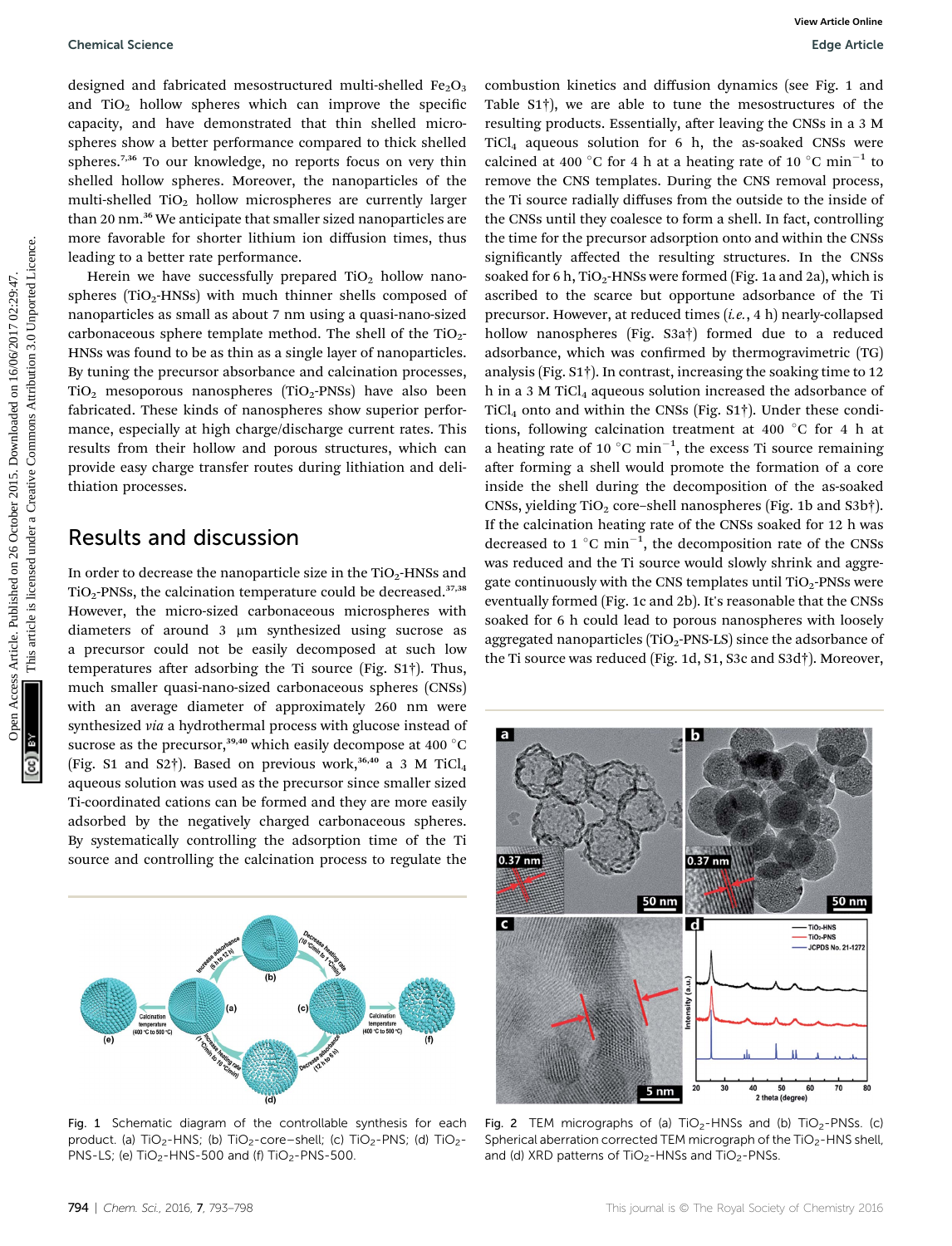$TiO<sub>2</sub>$  hollow nanospheres and porous nanospheres composed of about 15 nm sized nanoparticles (termed  $TiO<sub>2</sub>$ -HNS-500 and  $TiO<sub>2</sub>-PNS-500$ , respectively) were also prepared using the same conditions as those for the  $TiO_2$ -HNSs and  $TiO_2$ -PNSs, respectively, with the exception of modifying the calcination temperature to 500 °C (Fig. 1e, f, S4a and S4b†). The larger particle size is attributed to the higher calcination temperature yielding grain growth resulting in thicker shells in the  $TiO<sub>2</sub>$ -HNS-500 specimen compared to the TiO<sub>2</sub>-HNS samples.

The  $TiO<sub>2</sub>$ -HNS and  $TiO<sub>2</sub>$ -PNS structures are confirmed by TEM micrographs in Fig. 2a and b. Both these two kinds of nanospheres are uniform with a diameter of about 80 nm and are composed of about 7 nm sized nanoparticles (Fig. S5†). The shell of the  $TiO<sub>2</sub>$ -HNSs is only as thin as about 7 nm confirmed further using the spherical aberration corrected TEM images as shown in Fig. 2c, which means that the shell is composed of only a single layer of nanoparticles. The SEM micrographs in Fig. S6a and b† further show that both the  $TiO<sub>2</sub>$ -HNSs and the  $TiO<sub>2</sub>$ -PNSs are uniformly dispersed. The specific surface areas and pore size distributions are investigated using  $N_2$  adsorption/desorption analysis and shown in Fig. 3a and b. The  $TiO<sub>2</sub>$ -HNSs have a higher specific surface area of 65.8  $m^2$  g<sup>-1</sup> than that of 51.3  $m^2$   $g^{-1}$  for the TiO<sub>2</sub>-PNSs. Moreover, the size of the



Fig. 3 (a) Nitrogen adsorption/desorption isotherms and (b) Barret– Joyner–Halenda (BJH) pore-size distribution curves of the TiO<sub>2</sub>-HNSs and  $TiO<sub>2</sub>$ -PNSs.

mesopores in the TiO<sub>2</sub>-PNSs is about 4 nm while the TiO<sub>2</sub>-HNSs have more much larger pores around 20 nm as well as a few pores around 4 nm. The effects of calcination heating rate and temperature on the mesoporous structures have also been investigated as shown in Fig. S7,† which demonstrates that a high heating rate results in large pores and a high calcination temperature would destroy the pores.

High resolution TEM (HRTEM) micrographs in the insets of Fig. 2a and b reveal the lattices of the TiO<sub>2</sub>-HNSs and TiO<sub>2</sub>-PNSs, which correspond to the  $\{100\}$  plane of anatase.<sup>41</sup> The crystallinities of both the  $TiO<sub>2</sub>$ -HNSs and  $TiO<sub>2</sub>$ -PNSs were analyzed using X-ray powder diffraction (XRD), which confirmed the presence of crystallized anatase (JCPDS card no. 21-1272, space group: *I41/amd*,  $a = 3.7845 \text{ Å}$ ,  $c = 9.5143 \text{ Å}$  (Fig. 2d). The crystallite diameters of the  $TiO<sub>2</sub>$ -HNSs and  $TiO<sub>2</sub>$ -PNSs were calculated to be 7.3 nm and 7.1 nm, respectively, using the Scherrer formula.<sup>42</sup> Raman spectra were used to further identify the composition of the  $TiO<sub>2</sub>$ -HNSs and  $TiO<sub>2</sub>$ -PNSs as shown in Fig. S8.† The Raman lines at around 144, 197 and 639  $cm^{-1}$  can be assigned as the  $E_{\varphi}$  modes of anatase TiO<sub>2</sub>. The Raman line at around 399 cm<sup>-1</sup> is assigned to the  $B_{1g}$  mode of anatase and the Raman line at around 519 cm<sup>-1</sup> is assigned to the A<sub>1g</sub> or B<sub>1g</sub> mode of anatase.<sup>43,44</sup> No other Raman lines are observed, which means that the samples are pure anatase. The XRD patterns of  $TiO<sub>2</sub>$ -HNS-500 and  $TiO<sub>2</sub>$ -PNS-500 samples demonstrate that trace rutile is formed besides the main anatase phase as shown in Fig. S9† and the sizes of nanoparticles are calculated to be 16.1 nm and 15.2 nm, respectively, which is attributed to the higher calcination temperature. The small nanoparticles in the  $TiO<sub>2</sub>$ -HNSs and  $TiO<sub>2</sub>$ -PNSs are believed to be effective in the high charge/discharge current rate performance in anodes for LIBs as previously described. Equis Article.<br>
TO, hollow manuspeares and proves amorpheris composed measures in the To-PRSs are hollow in Section 2017 of the Sight of the Tyle-1908 or 2017 of the Sight of the Tyle-1908 or 2017 of the Sight of the Crea

The electrochemical behaviors of the TiO<sub>2</sub>-HNS and TiO<sub>2</sub>-PNS electrodes were measured using cyclic voltammetry (CV) at a scan rate of 1 mV  $s^{-1}$  between 1.0 V and 3.0 V (Fig. 4a). Apparent anodic and cathodic peaks are observed in both electrodes at about 2.2 V and 1.7 V, which is in agreement with the previous literature.<sup>45</sup> Slight peaks below 1.5 V are also found for both the samples, which can be attributed to an irreversible capacity loss.<sup>46</sup> The TiO<sub>2</sub>-HNSs show a higher current density than that of the  $TiO<sub>2</sub>$ -PNSs manifested by a higher level charge separation and electrochemical conductivity.<sup>34</sup> The Nyquist plots for the samples in Fig. 4b show a single semicircle in the high frequency region corresponding to the charge-transfer resistance  $(R<sub>ct</sub>)$  and a sloping straight line in the low frequency range corresponding to solid-state diffusion of lithium  $(Z_w)$ .<sup>47,48</sup> The  $R_{\text{ct}}$  of the TiO<sub>2</sub>-HNSs is smaller than that of the TiO<sub>2</sub>-PNSs, suggesting that the charge transfer for the former occurs prior to that of the latter. This may be ascribed to a higher specific surface area that enables greater contact with the electrolyte and larger pores around 20 nm (besides the 4 nm small pores), which may facilitate better electrolyte transport and strain release compared to that in the  $TiO<sub>2</sub>$ -PNSs (Fig. 3a, b and Table S2 $\dagger$ ). It is thus predicted that the performance of the TiO<sub>2</sub>-HNSs as anodes for LIBs would be enhanced.

Standard TiO<sub>2</sub>/Li half-cells were used to measure the lithium storage properties of the  $TiO<sub>2</sub>$ -HNSs and  $TiO<sub>2</sub>$ -PNSs as anodes.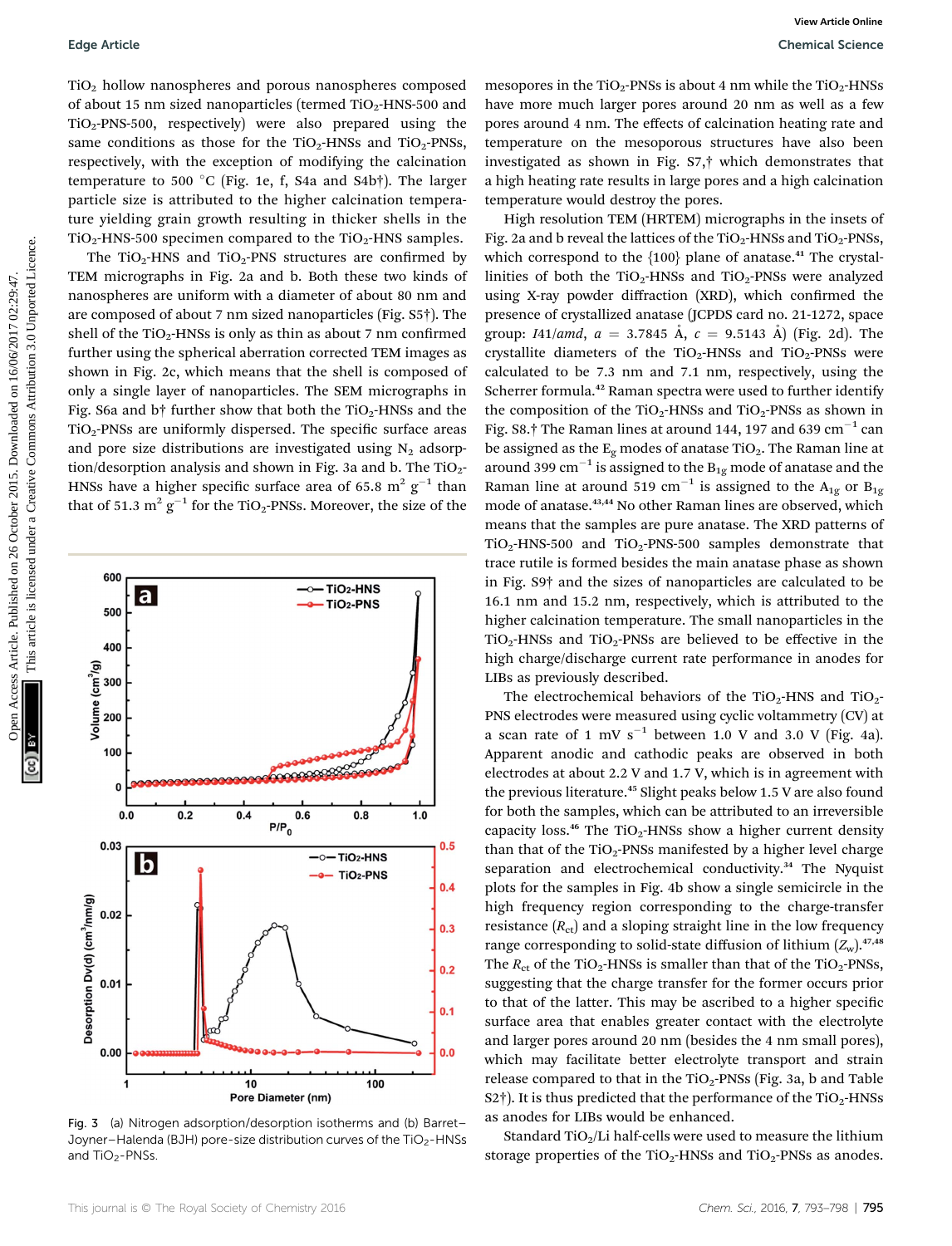

Fig. 4 (a) Cyclic voltammetry profiles of the TiO<sub>2</sub>-HNSs and TiO<sub>2</sub>-PNSs at a scan rate of  $1 \text{ mV s}^{-1}$  between 1.0 V and 3.0 V for the first cycle, and (b) electrochemical impedance spectra (EIS) of the TiO<sub>2</sub>-HNSs and TiO<sub>2</sub>-PNSs ( $R_{\Omega}$ : external resistance,  $R_{\text{ct}}$ : charge transfer resistance, CPE1: constant phase element, Z<sub>w</sub>: Warburg impedance).

Fig. 5a displays the first charge–discharge voltage profiles of the samples at a current rate of 1 C (167.5 mA  $\rm g^{-1})$  between 1.0 V and 3.0 V. The potential falls to a plateau of 1.7 V quickly and then gradually declines to the cut-off potential of 1.0 V, consistent with previous literature.<sup>49,50</sup> An initial discharge capacity of 295.2 mA h  $g^{-1}$  and charge capacity of 228.2 mA h  $g^{-1}$  are achieved for the TiO<sub>2</sub>-HNSs, resulting in a coulombic efficiency of 77.3%. The  $TiO<sub>2</sub>$ -PNSs exhibit an initial discharge capacity of 256.3 mA h  $g^{-1}$  and charge capacity of 195.9 mA h  $\rm{g}^{-1}$ , leading to a coulombic efficiency of 76.4%. The slightly lower coulombic efficiency is ascribed to the irreversible capacity loss, corroborating the CV measurement. Fig. 5b shows the cycling performance of the  $TiO<sub>2</sub>$ -HNSs and TiO<sub>2</sub>-PNSs at a current rate of 1 C between 1.0 V and 3.0 V for 100 cycles. After 100 cycles, the TiO<sub>2</sub>-HNSs show a higher capacity than the TiO<sub>2</sub>-PNSs (211.9 mA h  $\rm{g}^{-1}$  vs. 196.0 mA h  $\rm{g}^{-1}$ ). The higher capacity of the  $TiO<sub>2</sub>$ -HNSs is ascribed to the higher specific surface area, which can lead to more surface lithium storage<sup>51</sup> (Table S2†). Although demonstrating a slightly lower



Fig. 5 (a) Initial charge–discharge voltage profiles and (b) cycling performance of the TiO<sub>2</sub>-HNSs and TiO<sub>2</sub>-PNS at a current rate of 1 C between 1.0 and 3.0 V.

capacity, the TiO<sub>2</sub>-PNSs show a capacity retention of 92.8% with respect to the reversible specific capacities after 100 cycles, which is higher than that of the  $TiO<sub>2</sub>$ -HNSs (86.9%). This results from the very thin shell of the  $TiO<sub>2</sub>$ -HNSs, which is composed of only a single layer of nanoparticles and can fracture due to volume expansion during the charge and discharge processes (as seen in the TEM micrographs after 100 cycles, Fig.  $S10\dagger$ ). However, the TiO<sub>2</sub>-PNSs still maintain an unchanged stable structure leading to outstanding cycling performance, significantly better than that of commercial TiO<sub>2</sub> Degussa P25. $36$ Moreover, the mass energy density of the  $TiO<sub>2</sub>$ -PNSs would be higher because of their more effective volumetric occupation compared to the  $TiO<sub>2</sub>$ -HNSs.

Considering the importance of the potential for high rate applications, the cycling performance of the  $TiO<sub>2</sub>$ -HNSs and TiO2-PNSs at various charge and discharge current rates was measured. As shown in Fig. 6a, the capacity drops slowly as the current rate is increased up to 20 C (approximately 3 min for a charge or discharge process) from 1 C. A capacity of 125.9 mA h g<sup>-1</sup> for the TiO<sub>2</sub>-HNSs and 113.4 mA h g<sup>-1</sup> for the TiO<sub>2</sub>-PNSs can be achieved even at a high current rate of 20 C. A high discharge capacity of 205.4 mA h  $g^{-1}$  for the TiO<sub>2</sub>-HNSs and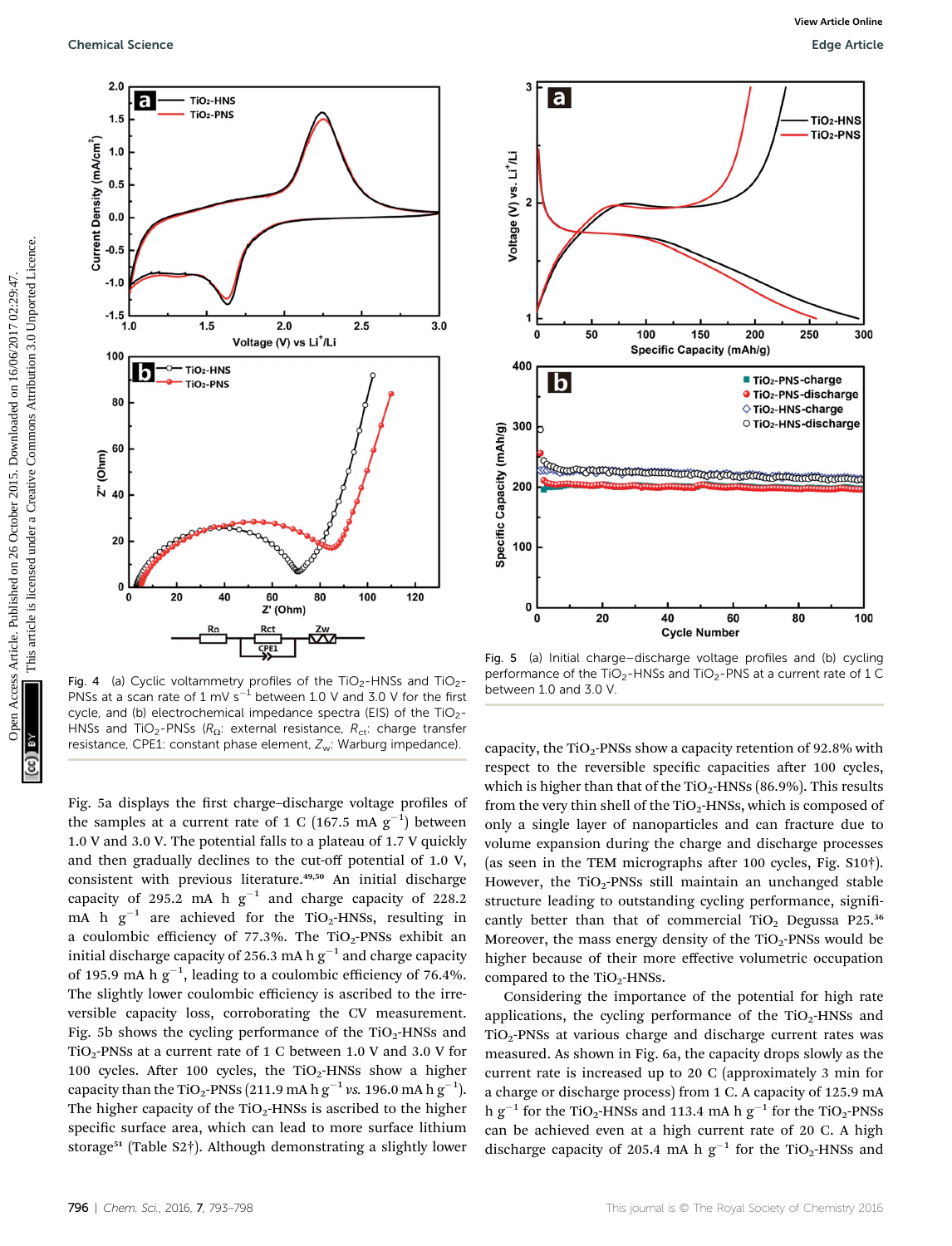

Fig. 6 (a) Cycling performance at various charge–discharge current rates of the TiO<sub>2</sub>-HNSs and TiO<sub>2</sub>-PNSs between 1.0 and 3.0 V. (b) Statistics of the discharge specific capacities at various current rates according to the rate performance in (a). (Each discharge capacity summarized here is the last cycle of each current rate.) (c) Long-term cycling performance of the  $TiO<sub>2</sub>-HNSs$  and  $TiO<sub>2</sub>-PNSs$  at a high current rate of 20 C for 3000 cycles.

190.1 mA h  $g^{-1}$  for the TiO<sub>2</sub>-PNSs can still be achieved when the current rate is reduced back to 1 C. The high discharge capacities at various current rates are summarized in Table S3† and are presented in Fig. 6b. This superior rate performance can be attributed to the special stable structures and fine particle sizes, which lead to very short lithium ion diffusion lengths and electron pathways during the lithium insertion and expulsion.<sup>30,31,52</sup>

In comparison, the rate performance of the  $TiO<sub>2</sub>$ -HNS-500 and  $TiO<sub>2</sub>$ -PNS-500 samples composed of larger nanoparticles was also measured as shown in Fig. S11† and the data are summarized in Table S3.† At a current rate of 1 C, the TiO<sub>2</sub>-HNS-500 sample shows a discharge capacity of 172.5 mA h  $g^{-1}$  while the  $TiO<sub>2</sub>$ -PNS-500 sample shows a discharge capacity of 145.7 mA h  $\rm g^{-1}$ . Discharge capacities of 65.4 and 54.7 mA h  $\rm g^{-1}$  for the TiO<sub>2</sub>-HNS-500 and TiO<sub>2</sub>-PNS-500 samples, respectively, are achieved at a high current rate of 20 C. The capacities at 20 C are only 37.91% and 37.54% of the capacities at 1 C for the  $TiO<sub>2</sub>$ -HNS-500 and  $TiO<sub>2</sub>$ -PNS-500 samples, respectively, which are much lower than the results of 59.47% and 58.20% for the  $TiO<sub>2</sub>$ -HNSs and  $TiO<sub>2</sub>$ -PNSs, respectively. This results from the smaller nanoparticles in the TiO<sub>2</sub>-HNS and TiO<sub>2</sub>-PNS specimens, which could decrease the lithium ion diffusion lengths and shorten the electron pathways during the charge and discharge processes.<sup>52</sup>

The long-term cycling performance of the  $TiO<sub>2</sub>$ -HNSs and  $TiO<sub>2</sub>$ -PNSs at a high current rate of 20 C has also been demonstrated (Fig. 6c). Even after 3000 cycles, the  $TiO_2$ -HNSs and  $TiO_2$ -PNSs still maintain high discharge capacities of 103.0 mA h  $g^{-1}$ and 110.2 mA h  $g^{-1}$ , respectively, with high retentions of 80.97% and 95.2% compared to the highest discharge capacities around the  $116^{th}$  cycle, respectively. The TiO<sub>2</sub>-PNSs show

a significantly lower capacity loss because of their more stable structure than that of the  $TiO<sub>2</sub>$ -HNSs. The superior long-term cycling performance endows these nanospheres with great potential for application.

### **Conclusions**

In summary, uniform  $TiO<sub>2</sub>$  hollow and mesoporous nanospheres composed of ultrasmall nanoparticles were successfully fabricated using quasi-nano-sized carbonaceous spheres with a diameter of 260 nm as templates. The hollow and mesoporous structures could be controlled by controlling the heating rate of the calcination process and the adsorbance of TiCl<sub>4</sub>. When measured as anodes for LIBs, both  $TiO<sub>2</sub>$  hollow and mesoporous nanospheres show good cycling performance, high specific capacity and high current rate performance. High specific capacities of 211.9 and 196.0 mA h  $g^{-1}$  are achieved for  $\rm TiO_2$  hollow and mesoporous nanospheres at a current rate of 1 C after 100 cycles. Even at a high current rate of 20 C, they can still retain high specific capacities of 125.9 and 113.4 mA h  $\rm g^{-1}$ . TiO2 hollow and mesoporous nanospheres demonstrate longterm discharge capacities of 103.0 and 110.2 mA h  $g^{-1}$  after 3000 cycles at 20 C. The superior performance especially at high current rates is ascribed to the stable porous structures composed of ultrasmall nanoparticles, which enhance the interfacial contact area with the electrolyte and contribute to much shorter lithium ion diffusion lengths and electron transfer pathways. These  $TiO<sub>2</sub>$  nanospheres have a great potential to be used for safe and high charge/discharge current rate devices. Edge Article. Common access Article is an experiment and the state of the Top-1906. The superinterion with the State of the Top-1906. The superinterion of the Top-1906. The superinterion of the Top-1906. The superinterion

#### Acknowledgements

We are grateful for financial support from the National Natural Science Foundation of China (no. 21031005, 21271021, 51202248, 51472025, 51572261), and National Science Fund for Distinguished Young Scholars (no. 21325105).

#### Notes and references

- 1 M. Yoshio, R. J. Brodd and A. Kozawa, Lithium-Ion Batteries. Science and Technologies, Springer, New York, 2009.
- 2 Y. G. Wang, H. Q. Li, P. He, E. Hosono and H. S. Zhou, Nanoscale, 2010, 2, 1294–1305.
- 3 H. Kim, M. Seo, M. Park and J. Cho, Angew. Chem., Int. Ed., 2010, 49, 2146–2149.
- 4 L. Bazin, S. Mitra, P. L. Taberna, P. Poizot, M. Gressier, M. J. Menu, A. Barnabé, P. Simon and J. M. Tarascon, J. Power Sources, 2009, 188, 578–582.
- 5 X. L. Huang, D. Xu, S. Yuan, D. L. Ma, S. Wang, H. Y. Zheng and X. B. Zhang, Adv. Mater., 2014, 26, 7264–7270.
- 6 P. Poizot, S. Laruelle, S. Grugeon, L. Dupont and J. M. Tarascon, Nature, 2000, 407, 496–499.
- 7 S. M. Xu, C. M. Hessel, H. Ren, R. B. Yu, Q. Jin, M. Yang and D. Wang, Energy Environ. Sci., 2014, 7, 632–637.